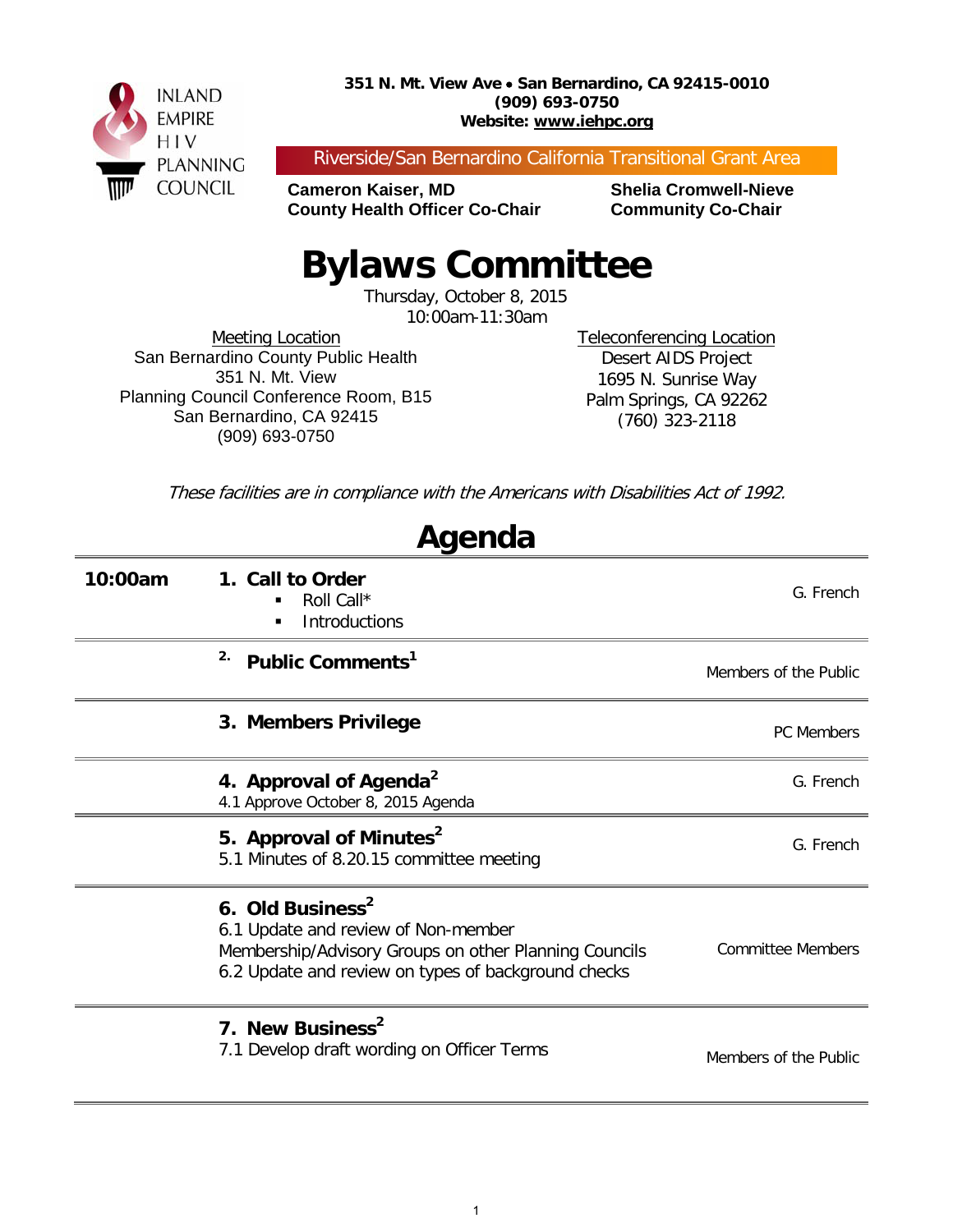|         |                 | 8. Public Comments <sup>1</sup>               | Members of the Public |
|---------|-----------------|-----------------------------------------------|-----------------------|
|         |                 | 9. Members Privilege                          | <b>PC</b> Members     |
|         | 10 <sub>1</sub> | <b>Review of Action Item</b>                  | <b>PC Staff</b>       |
|         | 11.             | <b>Agenda Setting for Next Meeting</b><br>TBD | PC Members/ G. French |
|         | 12.             | Roll Call*                                    | PC Staff              |
| 11:30am | 13.             | Adjournment                                   | G. French             |

<sup>1</sup> Public Comments: Any member of the public may address this meeting on items of interest that relate to the Ryan White CARE Act by completing a speaker slip to indicate their interest in addressing the Planning Council. A three-minute limitation will normally apply to each member of the public who wishes to comment, unless waived by the Chair.

 $2\degree$  The agenda item may consist of a discussion and a vote. Public comments can be made prior to each Planning Council vote.

\* Members must be present at both roll calls to receive credit for meeting attendance.

\*\* Copies can be obtained at the I.E.H.P.C. office and will be available at the meeting.

Requests for special accommodations (e.g., language translation) must be received 72 hours prior to the date of the meeting. Contact PC Support at (909) 693-0750.

All meetings of the Planning Council and its committees are open to interested parties from the general public. Notices are posted in compliance with the California Brown Act. Information regarding Planning Council meetings, and/or minutes of meetings are public records and are available upon request from the Planning Council Support Staff by calling (909) 693-0750 or by visiting the website http://www.iehpc.org.

Servicios en Español: Notificación para servicios de intérprete deben de someterse setenta y dos horas de anticipo. Por favor llame (909) 693-0750.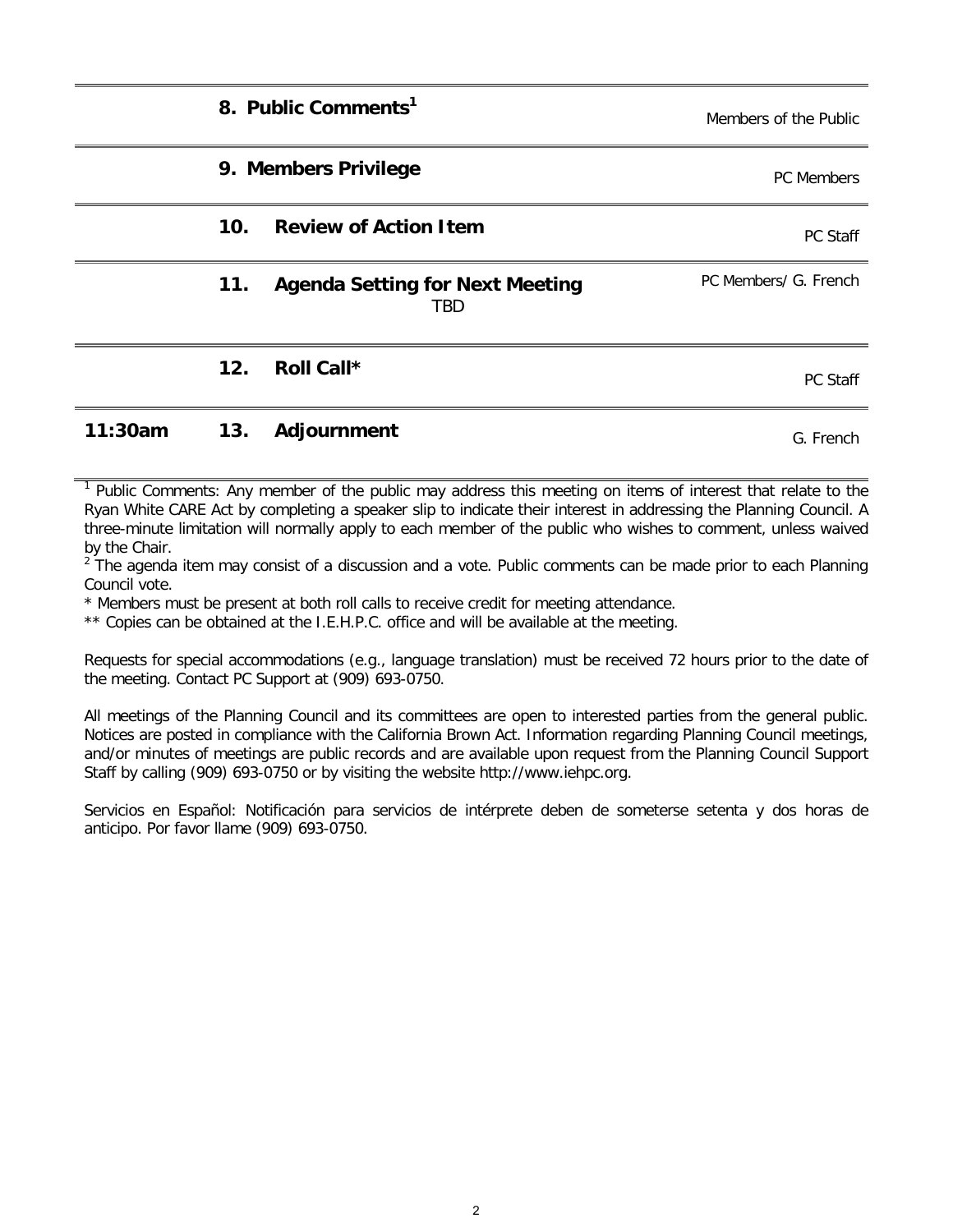

Riverside/San Bernardino California Transitional Grant Area

**Cameron Kaiser, MD Shelia Cromwell-Nieve County Health Officer Co-Chair Community Co-Chair**

## **Bylaws Subcommittee**

Thursday, September 17, 2015 9:00am-11:00am

Meeting Location San Bernardino County Public Health 351 N. Mt. View Planning Council Conference Room, B15 San Bernardino, CA 92415 (909) 693-0750

Teleconferencing Location Desert AIDS Project 1695 N. Sunrise Way Palm Springs, CA 92262 (760) 323-2118

These facilities are in compliance with the Americans with Disabilities Act of 1992.

## **Minutes**

**Members:** D. Huntsman, G. French, J. Taylor, L. White, S. Cromwell-Nieve, C. Smith, T. Lobato-Wright, A. Jacobson

**Public:** L. McGee, H. Morales-Montijo, T. Evans **Staff:** A. Fox

| $9:02$ am | 1. Call to Order<br>Roll Call*<br>$\blacksquare$<br><b>Introductions</b><br>٠                                                                                                                                                 | G. French                |
|-----------|-------------------------------------------------------------------------------------------------------------------------------------------------------------------------------------------------------------------------------|--------------------------|
|           | 2.<br>Public Comments <sup>1</sup><br><b>NONE</b>                                                                                                                                                                             | Members of the Public    |
|           | 3. Members Privilege<br><b>NONE</b>                                                                                                                                                                                           | PC Members               |
|           | 4. Approval of Agenda <sup>2</sup><br>4.1 Approve September 17, 2015 Agenda<br>There was a motion to approve the 9.17.15 agenda.<br>M/S/C: A. Jacobson, T. Lobato-Wright. No Abstentions                                      | G. French                |
|           | 5. Approval of Minutes <sup>2</sup><br>5.1 Minutes of 8.20.15 committee meeting.<br>There was a motion to approve the 8.20.15 committee<br>meeting minutes. M/S/C: A. Jacobson, T. Lobato-Wright.<br>D. Huntsman - Abstained. | G. French                |
|           | 6. Old Business <sup>2</sup><br>6.1 Update and review of Non-member Membership on<br>other Planning Councils.<br>The committee discussed how other Councils                                                                   | <b>Committee Members</b> |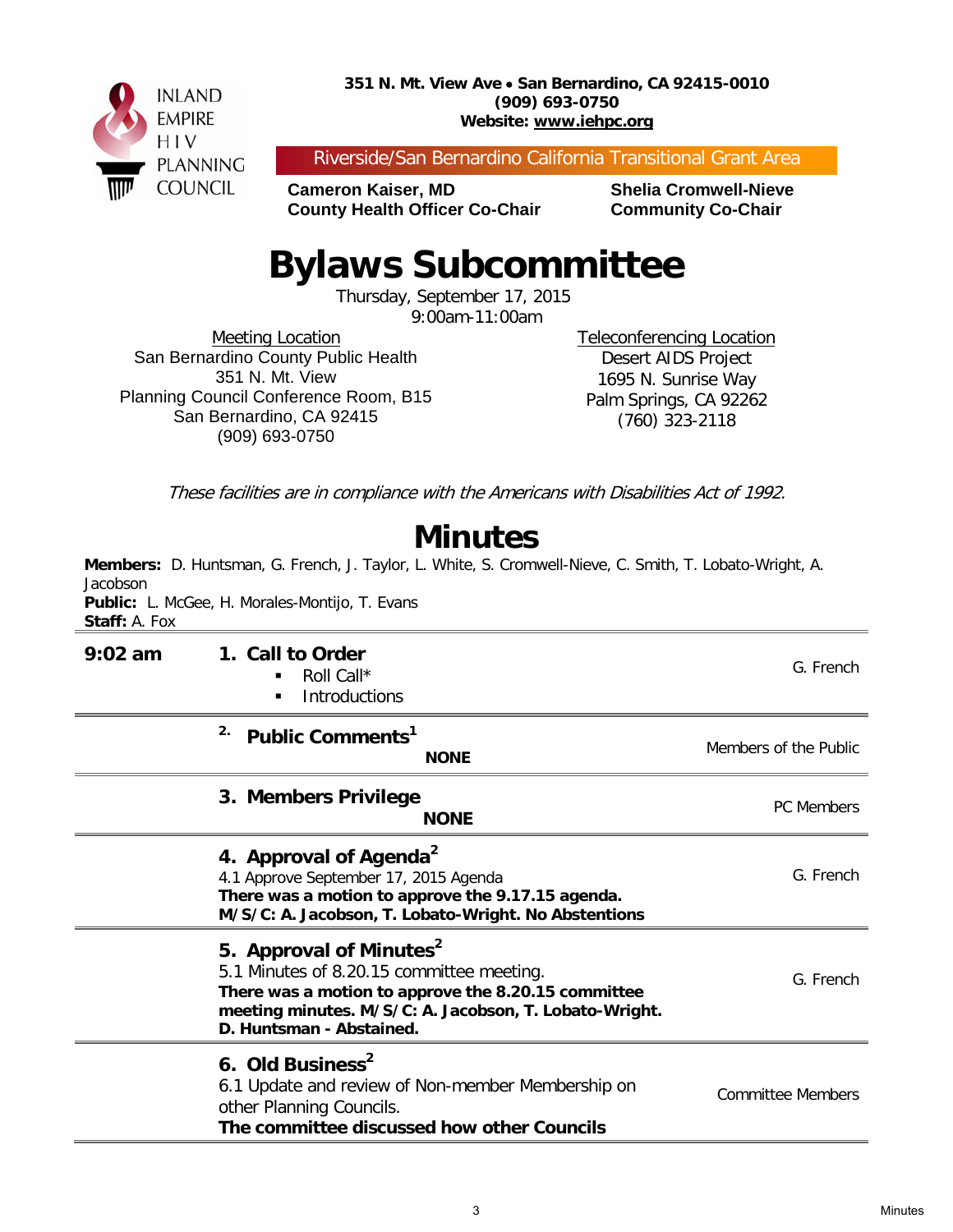|         |                          | included non-member consumers. The committee<br>also discussed redefining non-member roles and<br>relationship with the Council.<br>6.2 Update and review on types of background checks<br>The committee discussed the topic of background<br>checks as part of vetting members as part of the CDC<br>review process.                                                 |                       |
|---------|--------------------------|-----------------------------------------------------------------------------------------------------------------------------------------------------------------------------------------------------------------------------------------------------------------------------------------------------------------------------------------------------------------------|-----------------------|
|         |                          | 7. New Business <sup>2</sup><br>7.1 Develop draft wording on Officer Terms<br>Discussed returning Officer term limits back to annually.<br>7.2 Discuss Child Care reimbursement<br>There was a motion to move the Child Care<br>discussion back to Finance. M/S/C: A. Jacobson, T.<br>Lobato-Wright                                                                   | Members of the Public |
|         | 8.                       | Public Comments <sup>1</sup><br>T. Evans stated that his concern about the Bylaws have to<br>address members that are terming out as it relates to<br>membership. He also stated that the committee should<br>review the Policies and Procedures.                                                                                                                     | Members of the Public |
|         |                          | 9. Members Privilege<br><b>NONE</b>                                                                                                                                                                                                                                                                                                                                   | PC Members            |
|         | 10.<br>Staff will:<br>4. | <b>Review of Action Item</b><br>1. Draft guidelines for consumer advisory and input<br>2. Look into models for background checks<br>3. Inform chair of Finance committee that Bylaws<br>committee has referred Child Care discussion to the<br>next Finance committee meeting.<br>Invite or request information from Dr. Ohikhuare on<br>need for background request. | PC Staff              |
|         | 11.                      | <b>Agenda Setting for Next Meeting</b><br>October 8, 2015                                                                                                                                                                                                                                                                                                             | PC Members/ G. French |
|         | 12.                      | Roll Call*                                                                                                                                                                                                                                                                                                                                                            | PC Staff              |
| 11:10am | 13.                      | Adjournment                                                                                                                                                                                                                                                                                                                                                           | G. French             |

<sup>1</sup> Public Comments: Any member of the public may address this meeting on items of interest that relate to the Ryan White CARE Act by completing a speaker slip to indicate their interest in addressing the Planning Council. A three-minute limitation will normally apply to each member of the public who wishes to comment, unless waived by the Chair.